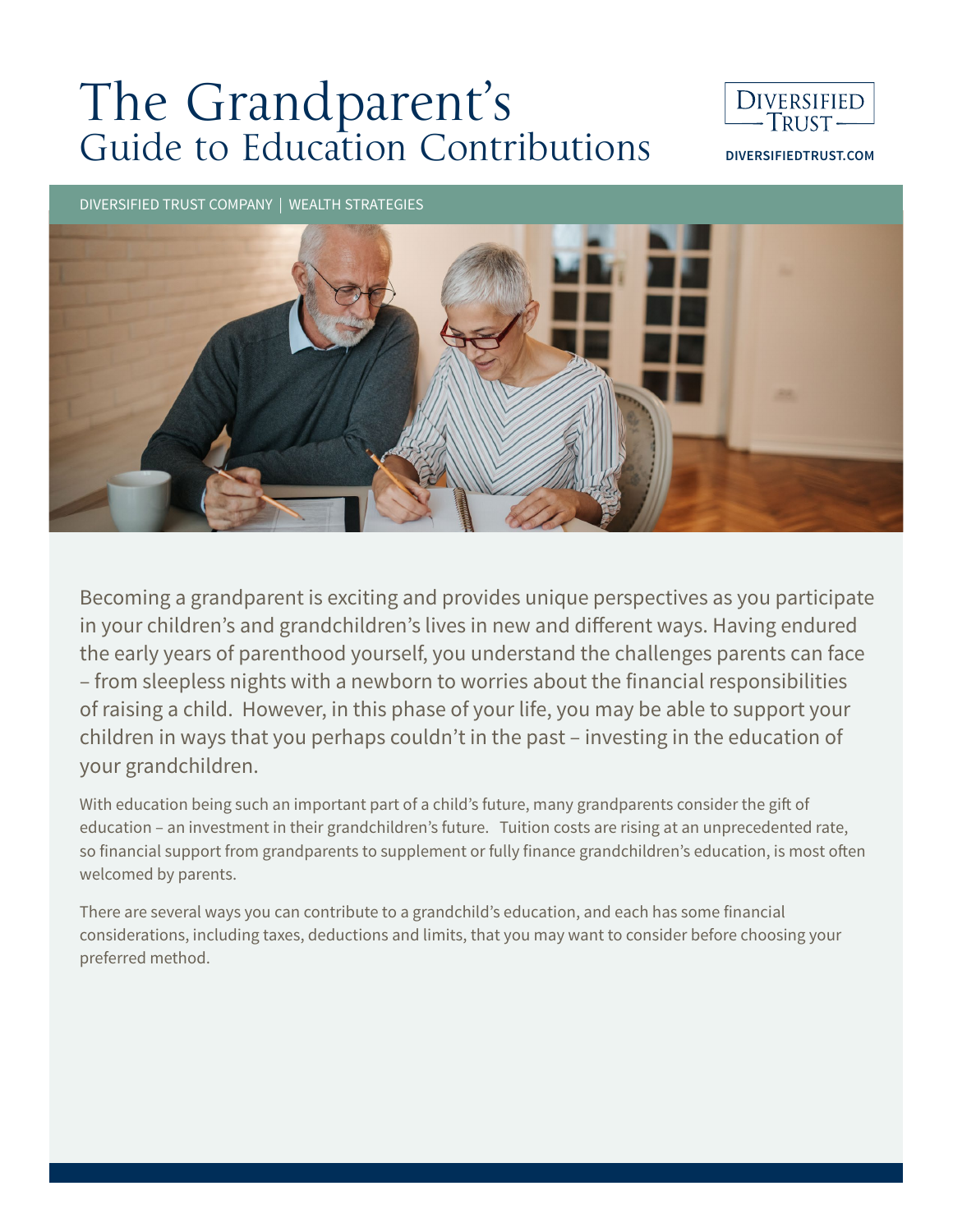## **529 College Savings Plan**

A 529 plan is designed to encourage saving for future education costs. Traditionally it could only be used as a college account, recent reform allows for up to \$10,000 to be withdrawn on behalf of tuition for primary and secondary private education. After private education costs are completed, the 529 can then continue as a fund for the grandchild's college education.

In 34 states, grandparents can claim the state income tax deduction for 529 contributions. Rules vary by state whether one must own the account, or whether one can contribute to an already existing account to receive the deduction. There is no limit to the number of 529 accounts that can be opened for one beneficiary, so there is no concern if multiple relatives open and contribute to accounts.

If you need to withdraw the money within the account for something other than college expenses, you will face taxation at your ordinary income tax rate in addition to a 10 percent penalty on the earnings portion.

It's important to note that, in some states, funds in a grandparent-owned 529 may be factored in when determining Medicaid eligibility.

# **Outright Gift**

Grandparents often contribute to a grandchild's education with an outright gift of cash. As of 2022, a gift of less than \$16,000 per person (the annual federal tax exclusion amount), or \$32,000 for a couple, is tax-exempt.

While an outright gift may seem like the easiest way to help finance your grandchild's education, there are some details to consider. Any gift of more than \$16,000 may have gift tax and state generation-skipping transfer (GST) consequences. GST is an additional gift tax imposed on gifts made to someone who is more than one generation below you. It is intended to compensate for the estate taxes that are avoided from skipping the parent's generation.

Another consideration is that a cash gift will be considered untaxed income and may impact the student's financial aid eligibility. One way to avoid this is to give the cash gift after your grandchild graduates, at which time the money can be used to pay off student loans.

There are several ways you can contribute to a grandchild's education, and each has some financial considerations